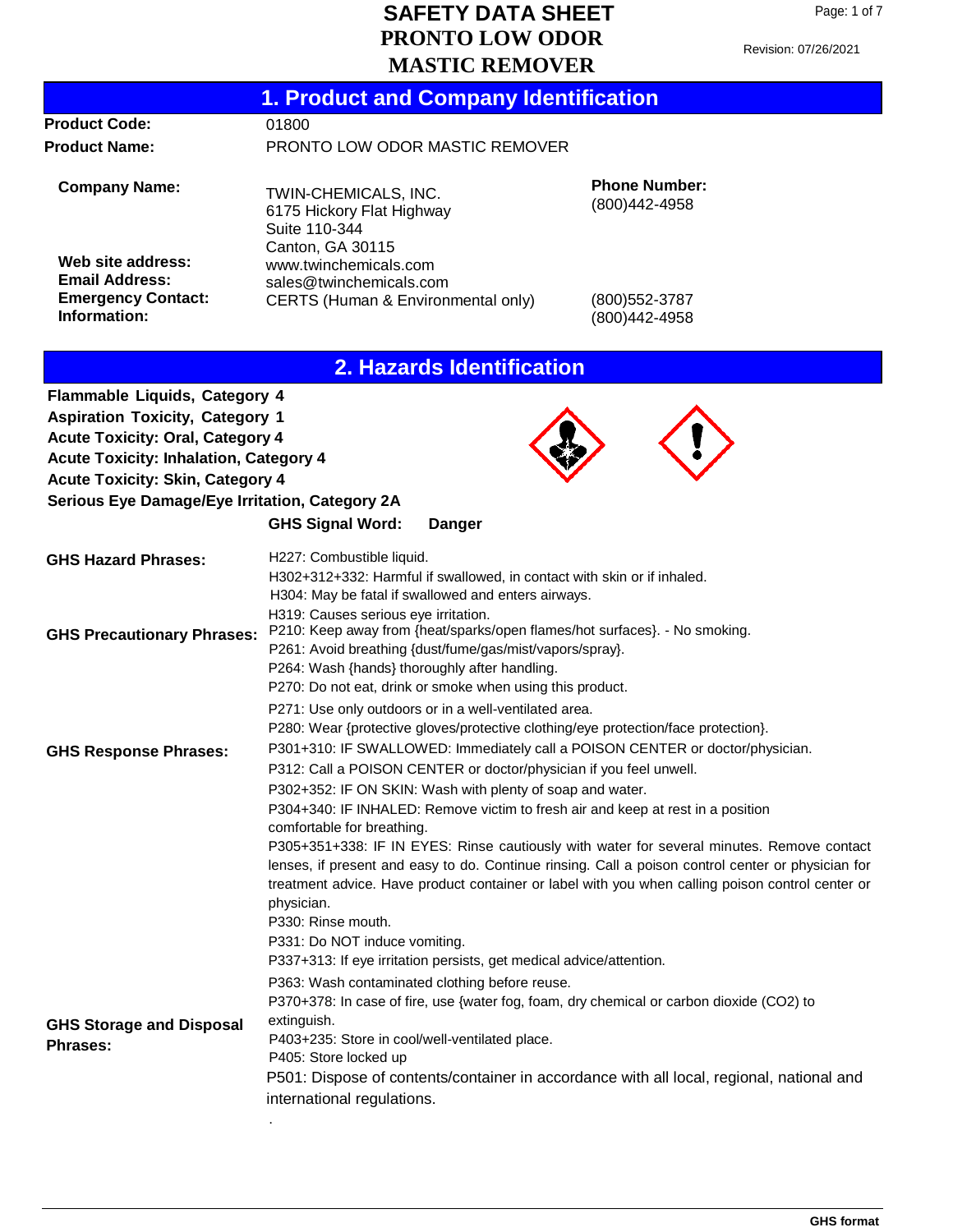#### **Potential Health Effects (Acute and Chronic):** Hazards not otherwise classified (HNOC) or not covered by GHS -none Hazards not otherwise classified (HNOC) or not covered by GHS -none

| 3. Composition/Information on Ingredients                                                |                                                                                             |                                                                                                                                  |                                                                                            |  |  |
|------------------------------------------------------------------------------------------|---------------------------------------------------------------------------------------------|----------------------------------------------------------------------------------------------------------------------------------|--------------------------------------------------------------------------------------------|--|--|
| CAS#                                                                                     |                                                                                             | <b>Hazardous Components (Chemical Name)</b>                                                                                      | <b>Concentration</b>                                                                       |  |  |
| 64742-47-8                                                                               | Hydrotreated light distillate (petroleum)                                                   |                                                                                                                                  | $< 95.0 \%$                                                                                |  |  |
| 111-76-2                                                                                 | Ethanol, 2-Butoxy- {Ethylene glycol n-butyl ether,<br>Glycol Ether EB}                      |                                                                                                                                  | $3.0 - 5.0 %$                                                                              |  |  |
| 9016-45-9                                                                                | Poly(oxy-1,2-ethanediyl),<br>.alpha.-(nonylphenyl)-.omega.-hydr {Nonylphenol<br>Ethoxylate} |                                                                                                                                  | < 5.0 %                                                                                    |  |  |
|                                                                                          |                                                                                             | <b>4. First Aid Measures</b>                                                                                                     |                                                                                            |  |  |
| <b>Emergency and First Aid</b><br><b>Procedures:</b>                                     |                                                                                             | dangerous area.                                                                                                                  | Consult a physician. Show this safety data sheet to the doctor in attendance. Move out of  |  |  |
| In Case of Inhalation:                                                                   |                                                                                             | Consult a physician.                                                                                                             | If breathed in, move person into fresh air. If not breathing, give artificial respiration. |  |  |
| Wash off with soap and plenty of water. Consult a physician.<br>In Case of Skin Contact: |                                                                                             |                                                                                                                                  |                                                                                            |  |  |
| In Case of Eye Contact:                                                                  |                                                                                             | Flush eyes with water as a precaution. Rinse thoroughly with plenty of water for at least<br>15 minutes and consult a physician. |                                                                                            |  |  |
| In Case of Ingestion:                                                                    |                                                                                             | Do NOT induce vomiting. Never give anything by mouth to an unconscious person.<br>Rinse mouth with water. Consult a physician.   |                                                                                            |  |  |
| <b>Signs and Symptoms Of</b><br><b>Exposure:</b>                                         |                                                                                             | The most important known symptoms and effects are described in the labeling (see<br>section 2.2) and/or in section 11            |                                                                                            |  |  |
| treatment needed:                                                                        | Indication of any immediate<br>medical attention and special                                | No data available.                                                                                                               |                                                                                            |  |  |

| <b>5. Fire Fighting Measures</b>                                                                        |                                                                                                                    |  |  |  |
|---------------------------------------------------------------------------------------------------------|--------------------------------------------------------------------------------------------------------------------|--|--|--|
| Flash Pt:                                                                                               | Method Used: Estimate<br>>67.00 C                                                                                  |  |  |  |
| <b>Explosive Limits:</b>                                                                                | LEL:<br>UEL:                                                                                                       |  |  |  |
| <b>Autoignition Pt:</b>                                                                                 | > 230.00 C                                                                                                         |  |  |  |
| Suitable Extinguishing Media: Use water spray, dry chemical, carbon dioxide, or alcohol-resistant foam. |                                                                                                                    |  |  |  |
| <b>Fire Fighting Instructions:</b>                                                                      | Wear self contained breathing apparatus for fire fighting if necessary.<br>Further information. No data available. |  |  |  |
| <b>Flammable Properties and</b><br>Hazards:                                                             | Nature of decomposition products not known.                                                                        |  |  |  |
| <b>Hazardous Combustion</b><br><b>Products:</b>                                                         | No data available                                                                                                  |  |  |  |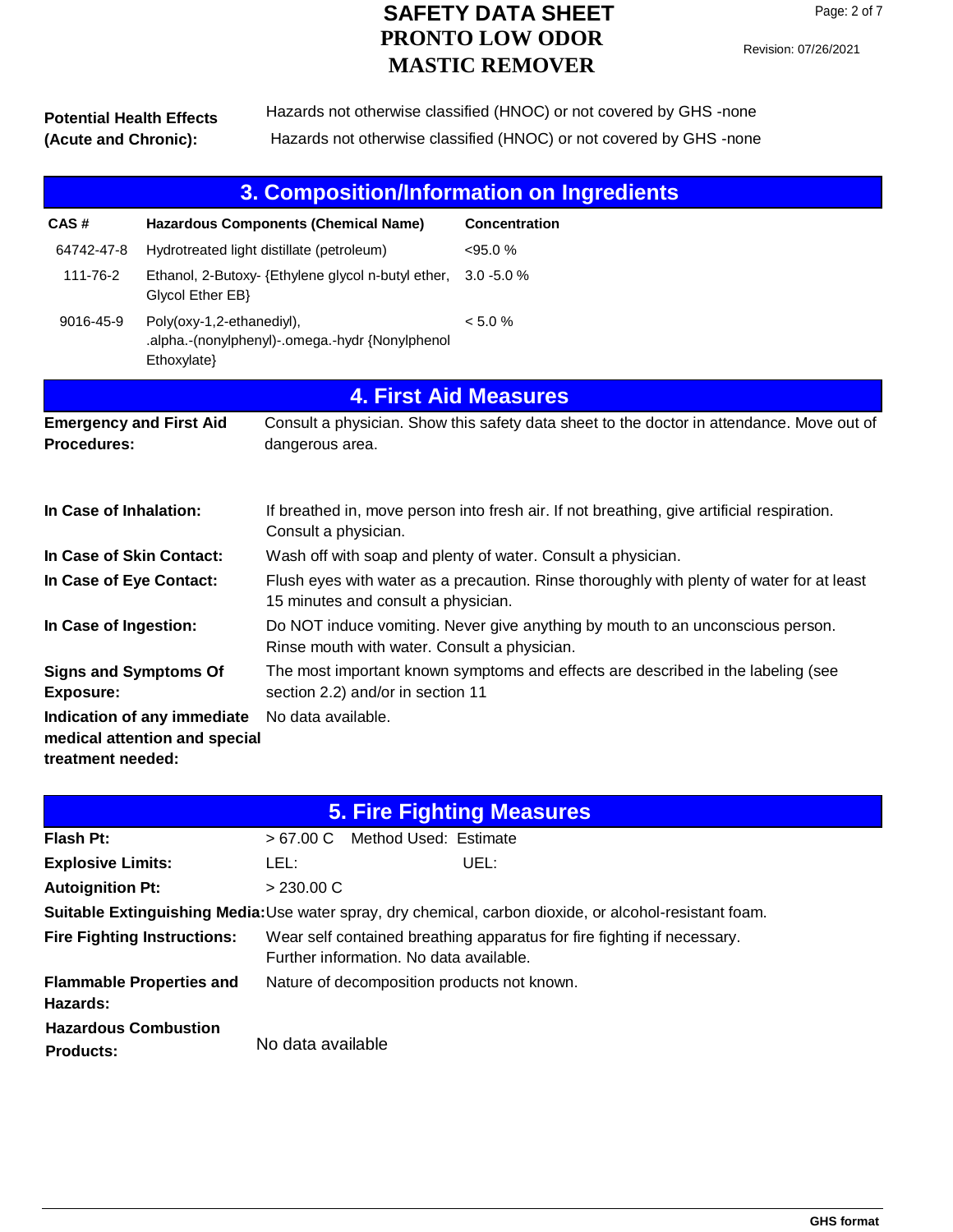Revision: 07/26/2021

|                                                                                                   | <b>6. Accidental Release Measures</b>                                                                                                                                                                                                                                                                                        |  |  |  |
|---------------------------------------------------------------------------------------------------|------------------------------------------------------------------------------------------------------------------------------------------------------------------------------------------------------------------------------------------------------------------------------------------------------------------------------|--|--|--|
| <b>Protective Precautions,</b><br><b>Protective Equipment and</b><br><b>Emergency Procedures:</b> | Use personal protective equipment. Avoid breathing vapors, mist or gas. Ensure<br>adequate ventilation. Remove all sources of ignition. Evacuate personnel to safe areas.<br>Beware of vapors accumulating to form explosive concentrations. Vapours can<br>accumulate in low areas. For personal protection see section 8.  |  |  |  |
| <b>Environmental Precautions:</b>                                                                 | Prevent further leakage or spillage if safe to do so. Do not let product enter drains.<br>Discharge into the environment must be avoided.                                                                                                                                                                                    |  |  |  |
| <b>Steps To Be Taken In Case</b><br><b>Material Is Released Or</b><br>Spilled:                    | Contain spillage, and then collect with an electrically protected vacuum cleaner or by<br>wet-brushing and place in container for disposal according to local regulations (see<br>section 13). Keep in suitable, closed containers for disposal. Soak up with inert<br>absorbent material and dispose of as hazardous waste. |  |  |  |
|                                                                                                   | <b>7. Handling and Storage</b>                                                                                                                                                                                                                                                                                               |  |  |  |
| <b>Precautions To Be Taken in</b><br>Handling:                                                    | Avoid contact with skin and eyes. Avoid inhalation of vapor or mist. Keep away from<br>sources of ignition - No smoking. Take measures to prevent the build up of electrostatic<br>charge.                                                                                                                                   |  |  |  |
| <b>Precautions To Be Taken in</b><br>Storing:                                                     | Keep container tightly closed in a dry and well-ventilated place. Containers which are<br>opened must be carefully resealed and kept upright to prevent leakage.<br>Storage class 510): Combustible liquids.                                                                                                                 |  |  |  |
| <b>Other Precautions:</b>                                                                         | Apart from the uses mentioned in section 1.2 no other specific uses are stipulated.                                                                                                                                                                                                                                          |  |  |  |
| <b>8. Exposure Controls/Personal Protection</b>                                                   |                                                                                                                                                                                                                                                                                                                              |  |  |  |

|                                                                           |                                                              |                                                                                  |                                                           | <u>8. Exposure Controls/Personal Protection</u>                                                                                                                                                                                                                                                                                 |                             |
|---------------------------------------------------------------------------|--------------------------------------------------------------|----------------------------------------------------------------------------------|-----------------------------------------------------------|---------------------------------------------------------------------------------------------------------------------------------------------------------------------------------------------------------------------------------------------------------------------------------------------------------------------------------|-----------------------------|
| <b>Partial Chemical Name</b><br>CAS#<br>64742-47-8                        |                                                              |                                                                                  | <b>OSHA TWA</b>                                           |                                                                                                                                                                                                                                                                                                                                 | <b>Other Limits</b>         |
| 111-76-2                                                                  |                                                              | Hydrotreated light distillate (petroleum)<br>Ethanol, 2-Butoxy- {Ethylene glycol |                                                           | TLV: 200 mg/m3                                                                                                                                                                                                                                                                                                                  |                             |
| n-butyl ether, Glycol Ether EB}<br>Poly(oxy-1,2-ethanediyl),<br>9016-45-9 |                                                              | .alpha.-(nonylphenyl)-.omega.-hydr                                               | PEL: 50 ppm                                               | TLV: 20 ppm                                                                                                                                                                                                                                                                                                                     |                             |
|                                                                           | {Nonylphenol Ethoxylate}                                     |                                                                                  |                                                           |                                                                                                                                                                                                                                                                                                                                 |                             |
| CAS#                                                                      | <b>Chemical Name</b>                                         | <b>Jurisdiction</b>                                                              |                                                           | <b>Recommended Exposure Limits</b>                                                                                                                                                                                                                                                                                              | <b>Notations</b>            |
| 111-76-2<br>Ether EB}                                                     | Ethanol, 2-Butoxy-<br>{Ethylene glycol n-butyl ether, Glycol | <b>NIOSH</b>                                                                     | TWA: 5 ppm                                                |                                                                                                                                                                                                                                                                                                                                 |                             |
| <b>Respiratory Equipment</b><br>(Specify Type):                           |                                                              |                                                                                  |                                                           | air-purifying respirators are appropriate use a full-face respirator with multi- purpose<br>combination (US) or type ABEK (EN 14387) respirator cartridges as a backup to<br>engineering controls. Use respirators and components tested and approved under<br>appropriate government standards such as NIOSH (US) or CEN (EU). | Where risk assessment shows |
| <b>Eye Protection:</b>                                                    |                                                              |                                                                                  |                                                           | Face shield and safety glasses. Tightly fitting safety goggles. Faceshield (8-inch<br>minimum). Use equipment for eye protection tested and approved under appropriate<br>government standards such as NIOSH (US) or EN 166(EU).                                                                                                |                             |
| <b>Protective Gloves:</b>                                                 |                                                              |                                                                                  | Material: Nitrile rubber Minimum layer thickness: 0.4 mm. | Handle with gloves. Use proper glove removal technique (without touching glove's outer<br>surface) to avoid skin contact with this product. Wash and dry hands. Full contact.                                                                                                                                                   |                             |
|                                                                           |                                                              |                                                                                  |                                                           | If used in solution, or mixed with other substances, and under conditions which differ<br>from EN 374, contact the supplier of the CE approved gloves. This recommendation is                                                                                                                                                   |                             |
|                                                                           |                                                              |                                                                                  |                                                           | advisory only and must be evaluated by an industrial hygienist and safety officer familiar<br>with the specific situation of anticipated use by our customers. It should not be construed                                                                                                                                       |                             |
|                                                                           |                                                              |                                                                                  | as offering an approval for any specific use scenario.    |                                                                                                                                                                                                                                                                                                                                 |                             |
| <b>Other Protective Clothing:</b>                                         |                                                              |                                                                                  | Complete suit protecting against chemicals.               |                                                                                                                                                                                                                                                                                                                                 |                             |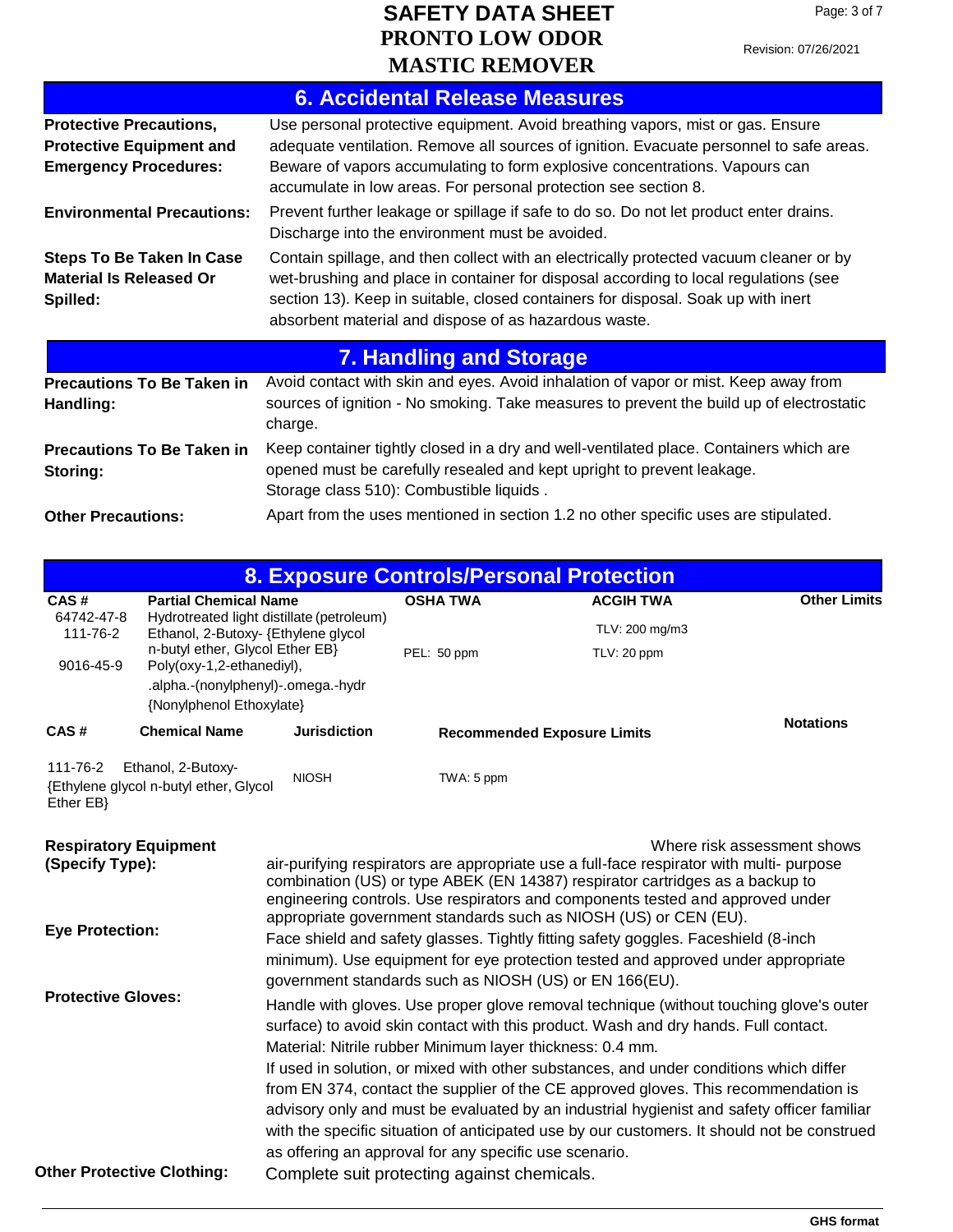Revision: 07/26/2021

| MAD LIC KENIO VER           |                                                                                   |  |  |  |
|-----------------------------|-----------------------------------------------------------------------------------|--|--|--|
| <b>Engineering Controls</b> | Handle in accordance with good industrial hygiene and safety practice. Wash hands |  |  |  |
| (Ventilation etc.):         | before breaks and at the end of workday.                                          |  |  |  |

**Environmental Exposure** 

Prevent further leakage or spillage if safe to do so. Do not let product enter drains. Discharge into the environment must be avoided.

**9. Physical and Chemical Properties**

| <b>Physical States:</b>                                        |                        | []Gas [X]Liquid                 | [ ] Solid |
|----------------------------------------------------------------|------------------------|---------------------------------|-----------|
| <b>Appearance and Odor:</b>                                    | Clear liquid.          |                                 |           |
|                                                                | solvent odor.          |                                 |           |
| pH:                                                            | ΝP                     |                                 |           |
| <b>Freezing Point:</b>                                         | $~-75.00$ C            |                                 |           |
| <b>Boiling Point:</b>                                          | 169.00 C - 245.00 C    |                                 |           |
| Flash Pt:                                                      |                        | > 67.00 C Method Used: Estimate |           |
| <b>Evaporation Rate:</b>                                       | > 1 (H2O=1) at 20.0 C  |                                 |           |
| Flammability (solid, gas):                                     |                        |                                 |           |
| <b>Explosive Limits:</b>                                       | LEL:                   |                                 | UEL:      |
| Vapor Pressure (vs. Air or                                     |                        |                                 |           |
| $mm Hg$ :                                                      |                        |                                 |           |
| Vapor Density (vs. Air = 1):                                   | <b>NA</b>              |                                 |           |
| <b>Specific Gravity (Water = 1):</b> $0.819 - 0.829$ at 20.0 C |                        |                                 |           |
| <b>Solubility in Water:</b>                                    | $<$ 3%                 | at 20.0 C                       |           |
| <b>Octanol/Water Partition</b>                                 |                        |                                 |           |
| <b>Coefficient:</b>                                            |                        |                                 |           |
| <b>Percent Volatile:</b>                                       | $\sim$ 95 % by weight. |                                 |           |
| VOC / Volume:                                                  | 0.0000 G/L             |                                 |           |
| <b>Autoignition Pt:</b>                                        | $> 230.00 \text{ C}$   |                                 |           |
| <b>Decomposition Temperature: NA</b>                           |                        |                                 |           |
| <b>Viscosity:</b>                                              |                        |                                 |           |

| <b>10. Stability and Reactivity</b> |
|-------------------------------------|
|                                     |

| <b>Reactivity:</b>                                                       | No data available.                                                                 |  |  |  |  |
|--------------------------------------------------------------------------|------------------------------------------------------------------------------------|--|--|--|--|
| <b>Stability:</b>                                                        | Unstable [ ]<br>Stable [X]                                                         |  |  |  |  |
| <b>Conditions To Avoid -</b><br>Instability:                             | Heat, flames and sparks. No data available.                                        |  |  |  |  |
| <b>Incompatibility - Materials To Strong oxidizing agents.</b><br>Avoid: |                                                                                    |  |  |  |  |
| <b>Byproducts:</b>                                                       | Hazardous Decomposition or No data available. In the event of fire: see section 5. |  |  |  |  |
| <b>Possibility of Hazardous</b><br><b>Reactions:</b>                     | Will occur [ ]<br>Will not occur [X]                                               |  |  |  |  |
| <b>Conditions To Avoid -</b><br><b>Hazardous Reactions:</b>              | No data available.                                                                 |  |  |  |  |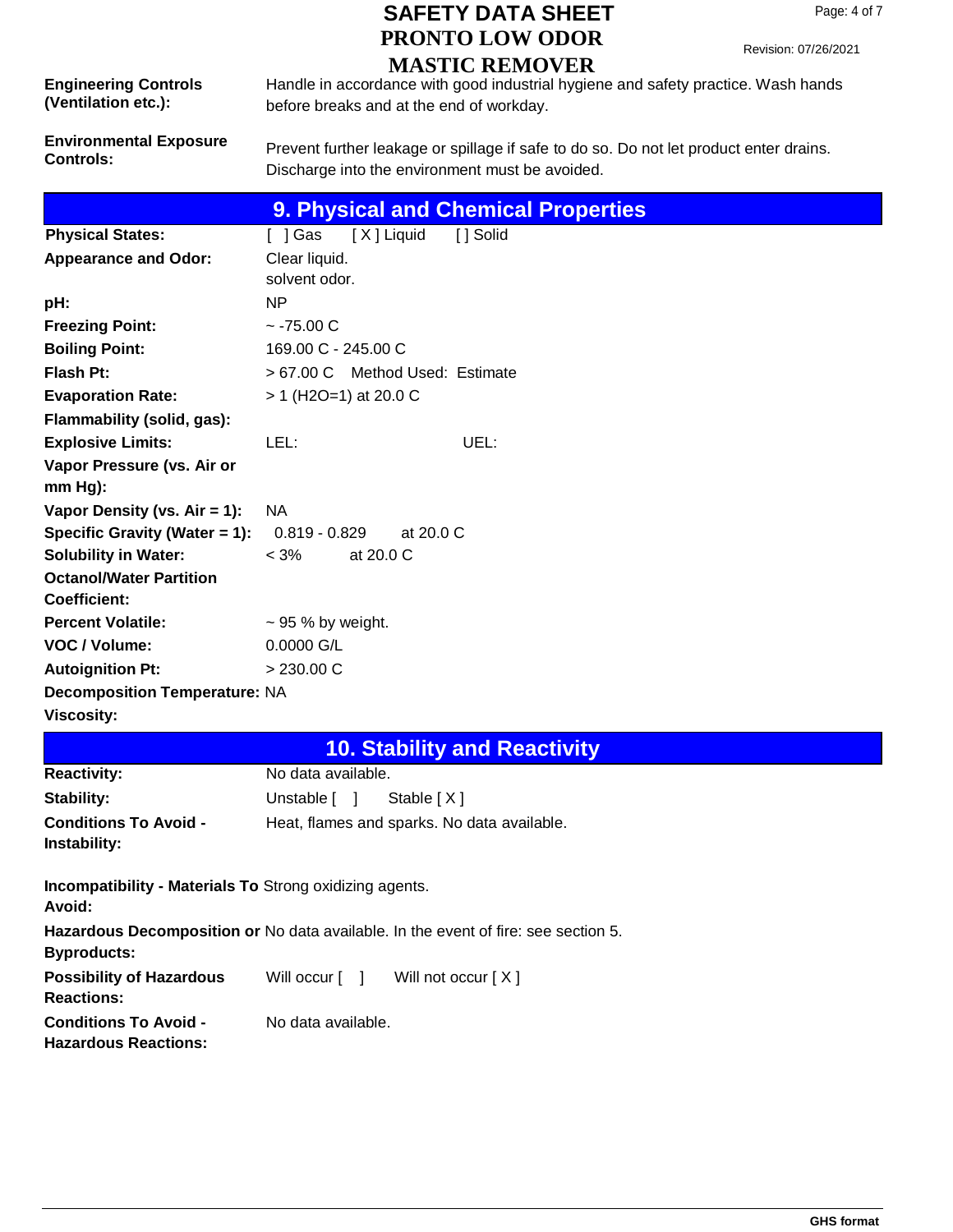|                                                                                                                                                                                                                                                                                                                                                                                                                                                                                                                                                                                                                                                                                                                                                                 |                                                                                                                                                                                                                                                                                                 | <b>11. Toxicological Information</b>                                                                                                                                        |                                            |                     |                                  |                |             |  |
|-----------------------------------------------------------------------------------------------------------------------------------------------------------------------------------------------------------------------------------------------------------------------------------------------------------------------------------------------------------------------------------------------------------------------------------------------------------------------------------------------------------------------------------------------------------------------------------------------------------------------------------------------------------------------------------------------------------------------------------------------------------------|-------------------------------------------------------------------------------------------------------------------------------------------------------------------------------------------------------------------------------------------------------------------------------------------------|-----------------------------------------------------------------------------------------------------------------------------------------------------------------------------|--------------------------------------------|---------------------|----------------------------------|----------------|-------------|--|
| <b>Toxicological Information:</b>                                                                                                                                                                                                                                                                                                                                                                                                                                                                                                                                                                                                                                                                                                                               |                                                                                                                                                                                                                                                                                                 | Acute demal toxicity:                                                                                                                                                       |                                            |                     | LD50 rabbit Dose $> 2,000$ mg/kg |                |             |  |
|                                                                                                                                                                                                                                                                                                                                                                                                                                                                                                                                                                                                                                                                                                                                                                 |                                                                                                                                                                                                                                                                                                 | Skin irritation:                                                                                                                                                            |                                            | Rabbit Non irritant |                                  |                |             |  |
|                                                                                                                                                                                                                                                                                                                                                                                                                                                                                                                                                                                                                                                                                                                                                                 |                                                                                                                                                                                                                                                                                                 | Eye irritation:                                                                                                                                                             | Rabbit<br>minimal irritant.                |                     |                                  |                |             |  |
|                                                                                                                                                                                                                                                                                                                                                                                                                                                                                                                                                                                                                                                                                                                                                                 |                                                                                                                                                                                                                                                                                                 | No data available. Inhalation: Dermal. Genotoxicity in vitro - mouse - S.typhimurium:<br>Host-mediated assay.                                                               |                                            |                     |                                  |                |             |  |
|                                                                                                                                                                                                                                                                                                                                                                                                                                                                                                                                                                                                                                                                                                                                                                 |                                                                                                                                                                                                                                                                                                 | Result: negative.<br>Reproductive toxicity. Aspiration hazard: Germ cell mutagenicity. Hamster ovary.<br>(OECD Test Guideline 474) Mouse. male.                             |                                            |                     |                                  |                |             |  |
|                                                                                                                                                                                                                                                                                                                                                                                                                                                                                                                                                                                                                                                                                                                                                                 |                                                                                                                                                                                                                                                                                                 | Overexposure may cause reproductive disorder(s) based on tests with laboratory<br>animals.                                                                                  |                                            |                     |                                  |                |             |  |
|                                                                                                                                                                                                                                                                                                                                                                                                                                                                                                                                                                                                                                                                                                                                                                 | <b>Irritation or Corrosion:</b><br>Skin corrosion/irritation.<br>Result: Tumorigenic: Tumors at site or application. No skin irritation -4. Serious eye<br>damage/eye irritation: Eyes: Rabbit.<br>No skin irritation -4 h. Mild skin irritation Serious eye damage/eye irritation Eyes -rabbit |                                                                                                                                                                             |                                            |                     |                                  |                |             |  |
|                                                                                                                                                                                                                                                                                                                                                                                                                                                                                                                                                                                                                                                                                                                                                                 | Standard Draize Test. Species: Guinea pig. Result: Tumorigenic: Tumors at site or<br>Sensitization:<br>application. Maximisation Test. Does not cause skin sensitisation. Prolonged or repeated<br>exposure may cause allergic reactions in certain sensitive individuals.                      |                                                                                                                                                                             |                                            |                     |                                  |                |             |  |
| <b>Chronic Toxicological</b><br>Effects:                                                                                                                                                                                                                                                                                                                                                                                                                                                                                                                                                                                                                                                                                                                        |                                                                                                                                                                                                                                                                                                 | Specific target organ toxicity -single exposure (Globally Harmonized System) No data<br>available.<br>Specific target organ toxicity -repeated exposure: no data available. |                                            |                     |                                  |                |             |  |
| IARC: Group 3: Not classifiable as to its carcinogenicity to humans 3.<br><b>Carcinogenicity/Other</b><br>Information:<br>NTP: No component of this product present at levels greater than or equal to 0.1% is<br>identified as a known or anticipated carcinogen by NTP.<br>OSHA: No component of this product present at levels greater than or equal to 0.1% is<br>identified as a carcinogen or potential carcinogen by OSHA. IARC: No component of this<br>product present at levels greater than or equal to 0.1% is identified as probable, possible<br>or confirmed human carcinogen by IARC.<br>ACGIH: No component of this product present at levels greater than or equal to 0.1% is<br>identified as a carcinogen or potential carcinogen by ACGIH. |                                                                                                                                                                                                                                                                                                 |                                                                                                                                                                             |                                            |                     |                                  |                |             |  |
| CAS#                                                                                                                                                                                                                                                                                                                                                                                                                                                                                                                                                                                                                                                                                                                                                            |                                                                                                                                                                                                                                                                                                 | <b>Hazardous Components (Chemical Name)</b>                                                                                                                                 |                                            | <b>NTP</b>          | <b>IARC</b>                      | <b>ACGIH</b>   | <b>OSHA</b> |  |
| 64742-47-8                                                                                                                                                                                                                                                                                                                                                                                                                                                                                                                                                                                                                                                                                                                                                      |                                                                                                                                                                                                                                                                                                 | Hydrotreated light distillate (petroleum)                                                                                                                                   |                                            | n.a.                | n.a.                             | A4             | n.a.        |  |
| 111-76-2                                                                                                                                                                                                                                                                                                                                                                                                                                                                                                                                                                                                                                                                                                                                                        | Ether EB}                                                                                                                                                                                                                                                                                       | Ethanol, 2-Butoxy- {Ethylene glycol n-butyl ether, Glycol                                                                                                                   |                                            | n.a.                | 3                                | A <sub>3</sub> | n.a.        |  |
| 9016-45-9                                                                                                                                                                                                                                                                                                                                                                                                                                                                                                                                                                                                                                                                                                                                                       | Poly(oxy-1,2-ethanediyl),<br>n.a.<br>n.a.<br>n.a.<br>n.a.<br>.alpha.-(nonylphenyl)-.omega.-hydr {Nonylphenol<br>Ethoxylate}                                                                                                                                                                     |                                                                                                                                                                             |                                            |                     |                                  |                |             |  |
|                                                                                                                                                                                                                                                                                                                                                                                                                                                                                                                                                                                                                                                                                                                                                                 |                                                                                                                                                                                                                                                                                                 | <b>12. Ecological Information</b>                                                                                                                                           |                                            |                     |                                  |                |             |  |
| <b>General Ecological</b><br>Information:                                                                                                                                                                                                                                                                                                                                                                                                                                                                                                                                                                                                                                                                                                                       |                                                                                                                                                                                                                                                                                                 | (OECD Test Guideline 201))                                                                                                                                                  |                                            |                     |                                  |                |             |  |
| assessment:                                                                                                                                                                                                                                                                                                                                                                                                                                                                                                                                                                                                                                                                                                                                                     | <b>Results of PBT and vPvB</b><br>PBT/vPvB assessment not available as chemical safety assessment not required/not<br>conducted.                                                                                                                                                                |                                                                                                                                                                             |                                            |                     |                                  |                |             |  |
| <b>Persistence and</b><br>Degradability:                                                                                                                                                                                                                                                                                                                                                                                                                                                                                                                                                                                                                                                                                                                        |                                                                                                                                                                                                                                                                                                 | No data available. Result: 90.4 % Readily biodegradable. Biodegradability Result: 86 % -<br>Readily biodegradable.                                                          |                                            |                     |                                  |                |             |  |
| <b>Bioaccumulative Potential:</b>                                                                                                                                                                                                                                                                                                                                                                                                                                                                                                                                                                                                                                                                                                                               |                                                                                                                                                                                                                                                                                                 |                                                                                                                                                                             | No data available. Does not bioaccumulate. |                     |                                  |                |             |  |
| <b>Mobility in Soil:</b>                                                                                                                                                                                                                                                                                                                                                                                                                                                                                                                                                                                                                                                                                                                                        |                                                                                                                                                                                                                                                                                                 | No data available.                                                                                                                                                          |                                            |                     |                                  |                |             |  |